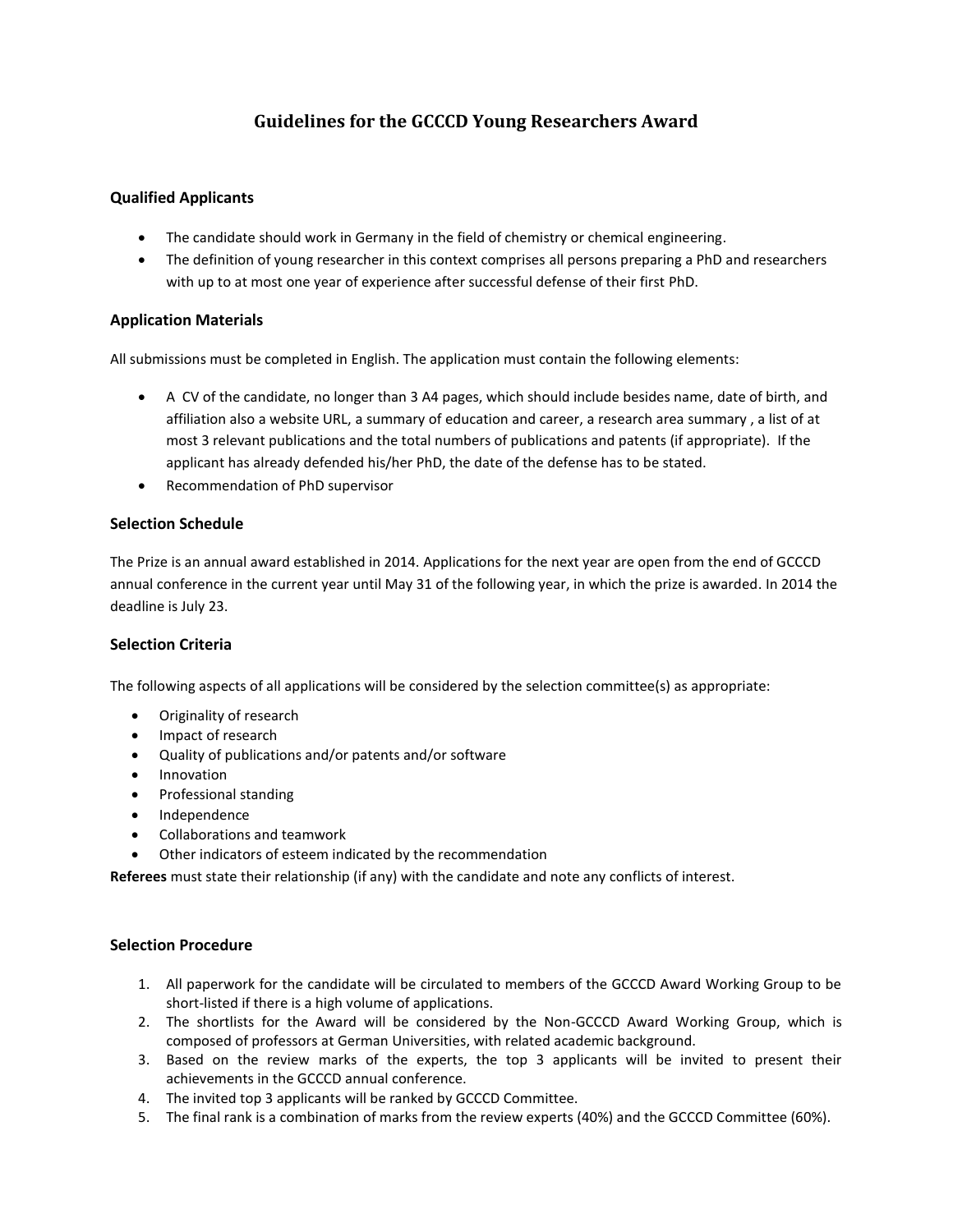- 6. The final best will be the winner. In case of tie for the first place, the prize will be awarded to everyone tied for the first. GCCCD will award the prizewinner the certificate and a certain amount of award money.
- 7. The award will be presented at the closing ceremony of the GCCCD annual conference.

#### **Rules for Avoiding Conflicts of Interest**

Applicants with a membership of the GCCCD will not be qualified to take part in the competition when they participate in the selection process.

#### **Rules for Honest Competition**

The GCCCD Committee reserves the right to exclude applicants from the competition who cheated in their application. It also keeps the right to take back the prize if cheating has been found after awarding it. Both decisions require the majority of votes of the GCCCD Committee.

Drafted by

Dr. Xiaoyan Cao-Dolg Dr. Hongchu Du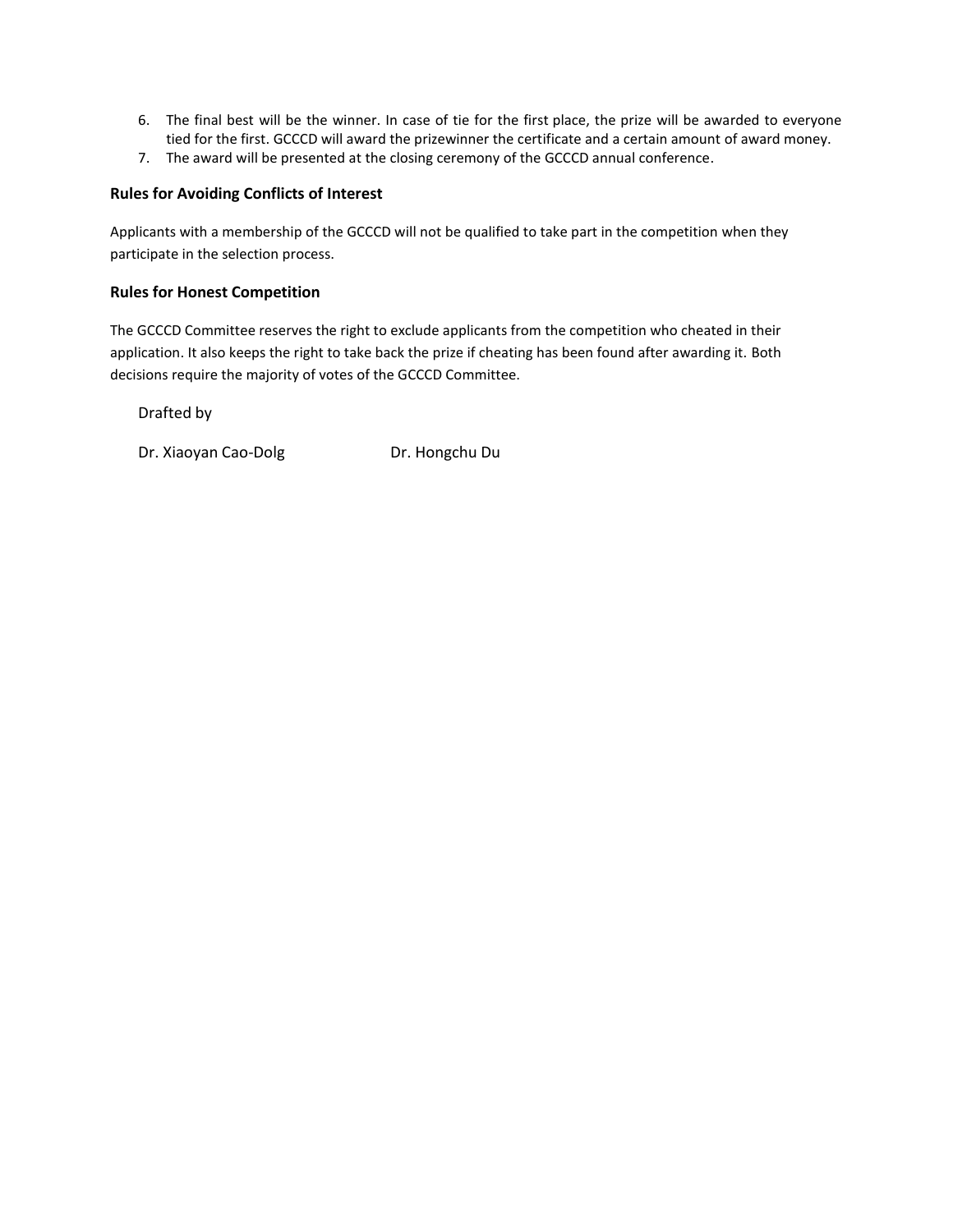# **GCCCD Award Working Group (2014)**

# **Dr. Hongchu Du (Chair)**

Research Center Juelich

# **Dr. Xiaoyan Cao-Dolg (Secretary)**

Institute for Theoretical Chemistry, University of Cologne

## **Dr. Lisong Xiao**

Institut für Verbrennung und Gasdynamik – Reaktive Fluide, Universität Duisburg-Essen

### **Dr. Jianwei Tong**

Lubrizol Deutschland GmbH

# **Dr. Yanze ren**

Grünbeck Wasseraufbereitung GmbH